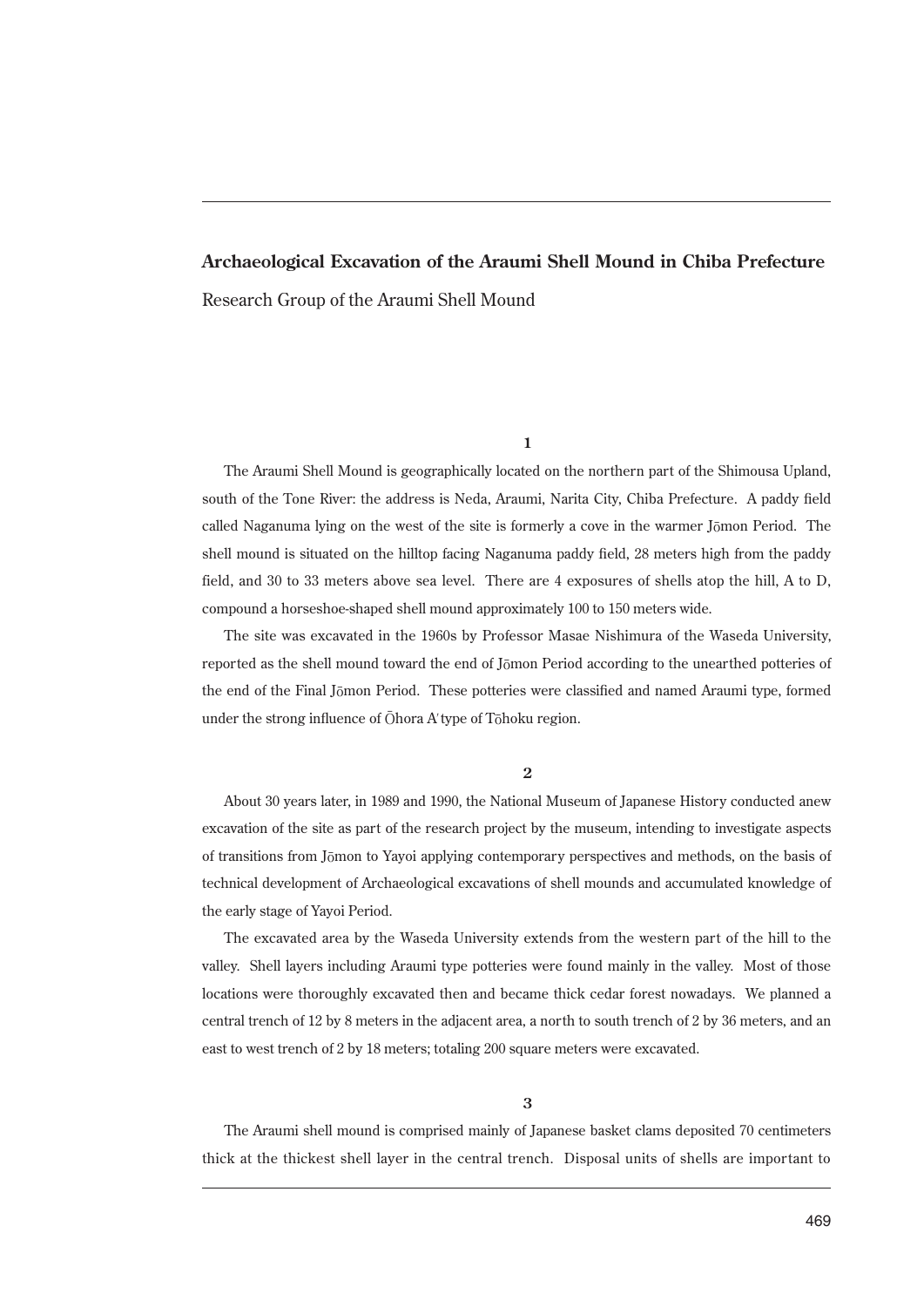comprehend the formation of this amount of shell mound. We observed uniformity of size of shells and inclination of shells so as to demarcate each disposal unit. We also paid attention to the presence and conditions of animal bones in shell layers. Size of shells and growth lines of shells are analyzed so as to confirm that shell layers were formed in years or not.

**4**

We have succeeded to demarcate disposal units to some extent. The thick shell layer of Japanese basket clams up to 70 centimeters were estimated to be formed in 2 years. According to the analysis of growth lines, shells were gathered all year round but mainly from the beginning of summer to the beginning of winter, and selectively triennial or quadrennial shells. Animal bones were not dispersed in layers around but clustered in some layers which appears in dozens of centimeters interval. Those bone layers are sandwiched between pure shell layers which were formed mainly from spring to fall, so that we infer huntings were done in winter.

Impression of rice hulls was found on sherds from the excavation by the Waseda University. In 1990s around when we excavated the site, rice farming in the Late and/or the Final Jōmon Period was considered plausible. As expected, plant opal was detected from the soil of shell layers by our excavation. Also, charred rice and wheat were found by water separation of the soil. Thus, the possibility of rice farming around the Araumi shell mound in the Final Jōmon Period is to be considered.

Replica method (resin casting of seed impressions on sherds and microscopic observation so as to identify species of seeds) had been progressed since late 1990s. Since then, the emergence of cereal crops such as rice or millet is estimated in the end of the Final Jōmon even in the western Japan. We applied carbon-14 dating to charred cereals unearthed from the Araumi shell mound; they were dated Early Modern. Replica method on unearthed sherds from the site failed to detect any impression of cereals. There are no affirmative evidence of rice farming or so around the Araumi shell mound in the end of the Final Jōmon Period. Plant opal detected in soil may be infiltrated from upper soil, so that nowadays it is preferred not to treat plant opal as an evidence of rice farming.

There are no evidence of cereal cultivation found in the excavation, therefore the Araumi shell mound is concluded that it is a remain of hunter-gatherer in the end of the Final Jōmon Period.

**5**

The north/south trench across the hilltop was planned to find pit-dwellings and the settlement area of Araumi type epoch. Some depressions were found but were, contrary to expectations, considered to be pit-dwellings of the Late or the former half of the Final Jōmon Period and/or Kofun Period. By the unearthed various artifacts throughout the trench, we got a clue to comprehend and